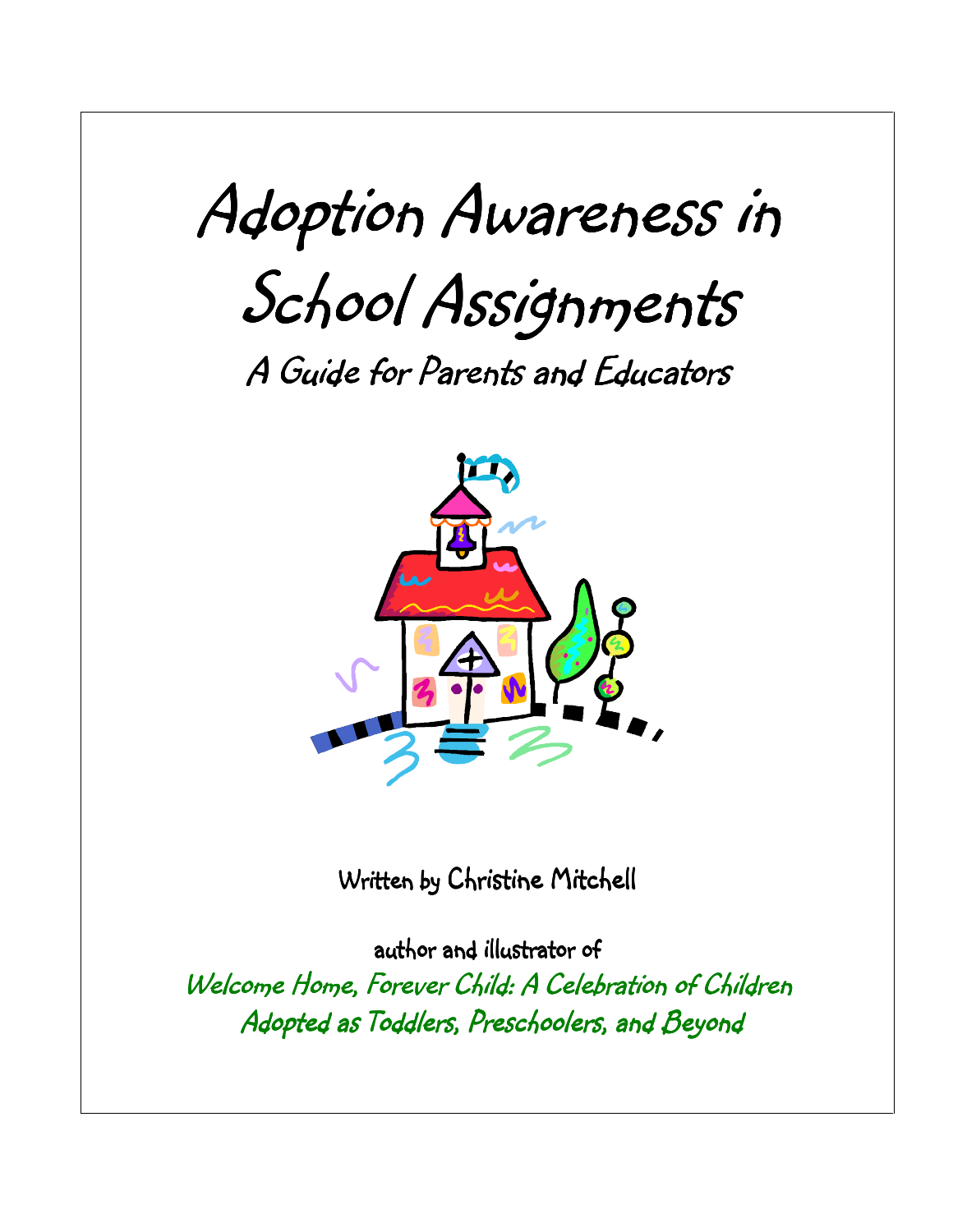# Table of Contents

| THE FAMILY TREE AND OTHER DREADED SCHOOL ASSIGNMENTS        | Pages 1-3  |
|-------------------------------------------------------------|------------|
| Some Typical Experiences                                    | Page 1     |
| The Need for More Inclusive Assignments                     | Page 2     |
| Addressing a Reluctance to Change                           | Page 3     |
| ADOPTION AWARENESS IN SCHOOL ASSIGNMENTS:                   |            |
| A GUIDE FOR PARENTS AND EDUCATORS                           | Pages 4-6  |
| A. 'Bring a Baby Picture' Assignments                       | Page 4     |
| <b>B.</b> Family Tree Assignments                           | Page 4     |
| C. Family History Assignments                               | Page 5     |
| D. Genetic History Assignments                              | Page 5     |
| E. Cultural or Ethnic Heritage Assignments                  | Page 5     |
| F. 'Create a Timeline of the Student's Life                 | Page 5     |
| G. Superstar, VIP, Student-of-the-Week Projects             | Page 6     |
| H. Using Positive Adoption Language                         | Page 6     |
| Creating an Adoption-Inclusive Classroom Environment<br>I.  | Page 6     |
| FAMILY TREE ALTERNATIVES: READY-TO-USE WORKSHEETS           | Pages 7-11 |
| <b>The Rooted Family Tree: fill-in-the-blank worksheet</b>  | Page 7     |
| The Family Wheel Diagram: fill-in-the-blank, color version  | Page 8     |
| The Family Wheel Diagram: fill-in-the-blank, B&W version    | Page 9     |
| The Family Houses Diagram: fill-in-the-blank, color version | Page 10    |
| The Family Houses Diagram: fill-in-the-blank, B&W version   | Page 11    |
|                                                             |            |

#### BIBLIOGRAPHY AND ADDITONAL RESOURCES BIBLIOGRAPHY AND ADDITONAL RESOURCES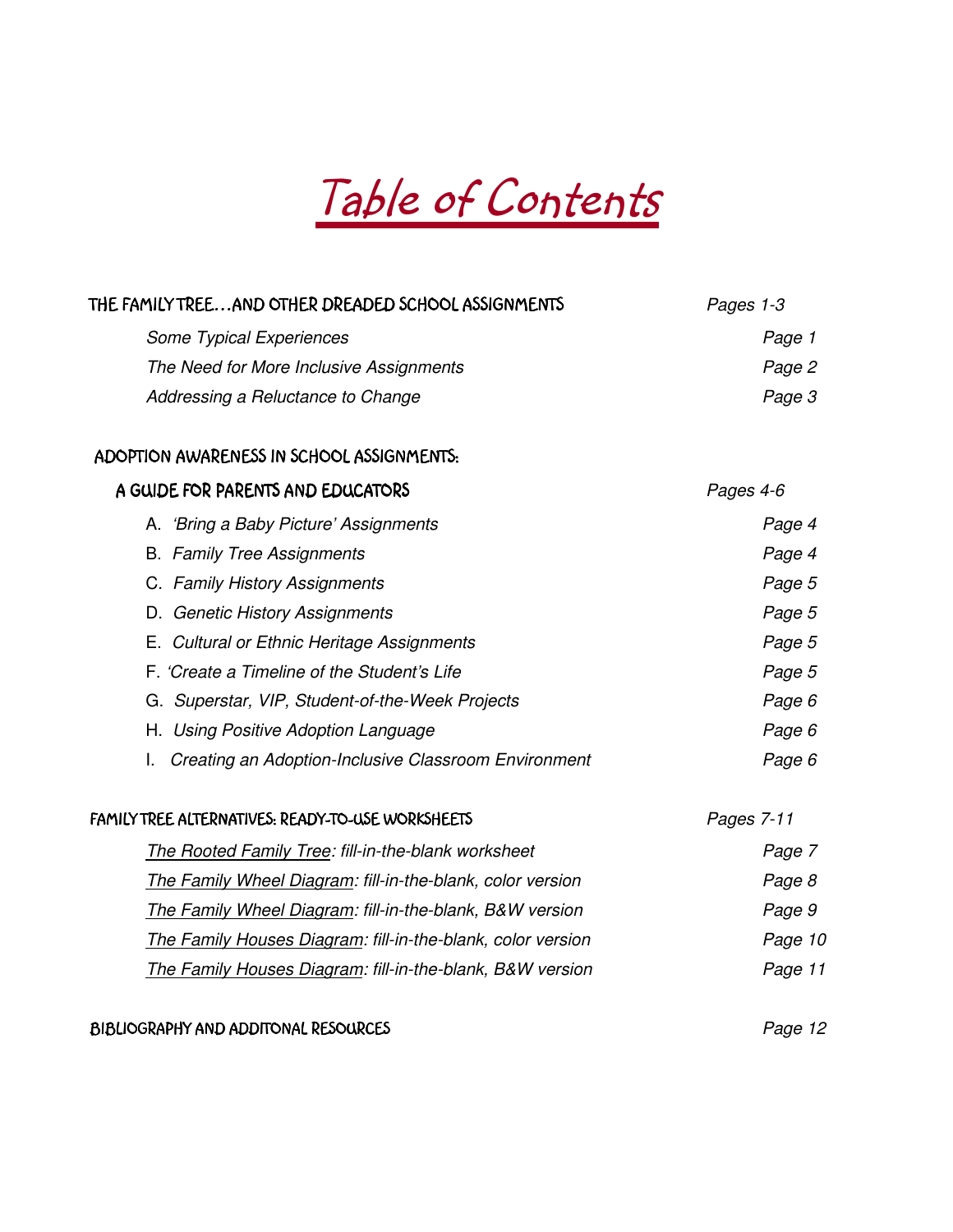### THE FAMILY TREE... AND OTHER DREADED SCHOOL ASSIGNMENTS

#### **Some Typical Experiences**

One day ten-year-old Maria brought home a writing assignment from school that asked some fairly personal questions about her birth, including:

- How long was labor?
- Were you born before or after the due date? By how much?
- Who was at the hospital?
- How were you named?
- What were your first weeks at home like?



Maria was extremely upset by this project; she and her mother, Barbara, could answer only five of the 17 questions. Furthermore, they could not provide a baby picture of Maria, as requested. Barbara and her husband adopted Maria when she was three years old. The information they have about their daughter's birth family and history is very limited, and it is not information they would choose to share. They have no photos of her before age three; a circumstance that is painful for both Maria and her parents. Maria's teacher was aware that she had been adopted as a preschooler, but it didn't occur to him that this assignment would be traumatic for her.

When eight-year-old Damien was in first grade, his foster mother knew there was a project coming up that he could not possibly complete. The students would be asked to gather pictures of themselves as a newborn and at ages one, two, three, four, five, and six. The photos would be mounted on posters and displayed in the classroom on Back-to-School Night and for several weeks after. Damien, however, had no picutres of himself before age five. While he might have chosen to draw pictures of himself at different ages, it would still have been quite painful to have classmates ask why he didn't have photographs. Instead, his foster mother spoke with the teacher, who agreed to modify the assignment. She allowed the children to choose between presenting pictures of themselves at different ages or photos that showed the child doing different activities.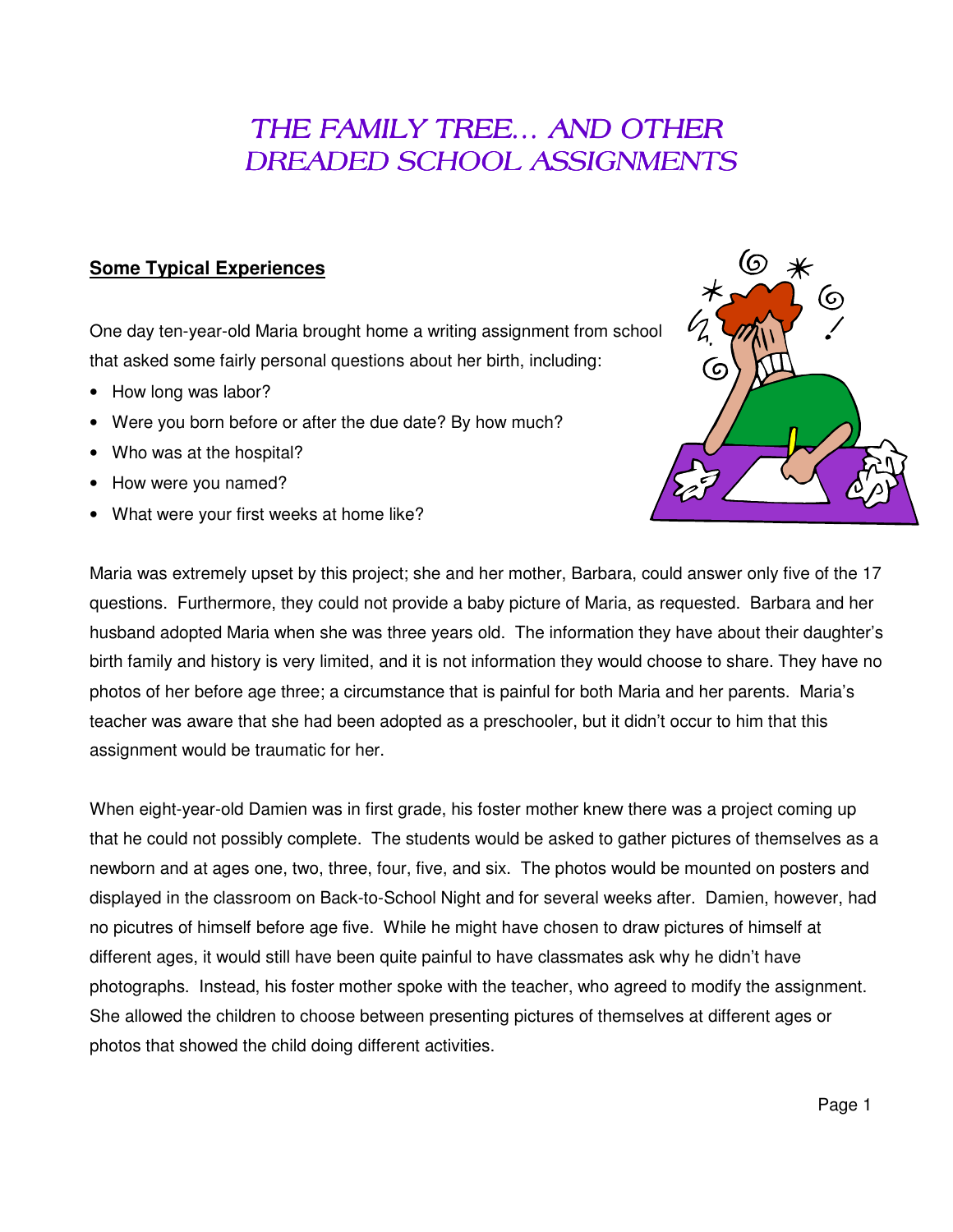#### **The Need for More Inclusive Assignments**

Several common school assignments can make foster and adoptive children feel left out, uncomfortable, sad, and hurt. Projects like the 'Family Tree', 'Bring-a-Baby Picture' and 'Trace Your Genetic Traits' can be particularly difficult for students adopted at older ages; however, children adopted as infants and those living in foster care may also lack the information for some family-based assignments.

There are over 1.5 million adopted children in the United States and close to 600,000 children currently in foster care. The number of adoptions has been increasing each year, with foster care and international adoptions increasing the most. Almost half of all international adoptions and 98% of foster care adoptions involved children over age one. $^1$ 

Adopted children have suffered, at the very least, the loss of their birth parents and extended family. Some have also endured abuse and neglect, and have spent years in foster homes or orphanages. Basing lessons on a traditional family configuration not only excludes these students, but may also trigger strong grief reactions<sup>2</sup>.

Many teachers are not aware of the negative impact of these projects on foster and adoptive children, unless the subject is brought to their attention. Of course a teacher can't always anticipate that a family history assignment is problematic for a particular child. Fortunately, these assignments can be easily modified to work for children in all different types of family configurations, without sacrificing the educational goals.

The solution generally involves broadening the scope of the assignment by offering students wider choices. It is helpful to keep in mind the goals of the assignment and different ways to reach those goals, rather than emphasizing that all students' end products be the same. $^3$  The outline starting on Page 4 of this pamphlet lists some common assignments and the corresponding challenges or problems they present. Solutions are suggested to make the assignments more accessible for all students, regardless of their family structure.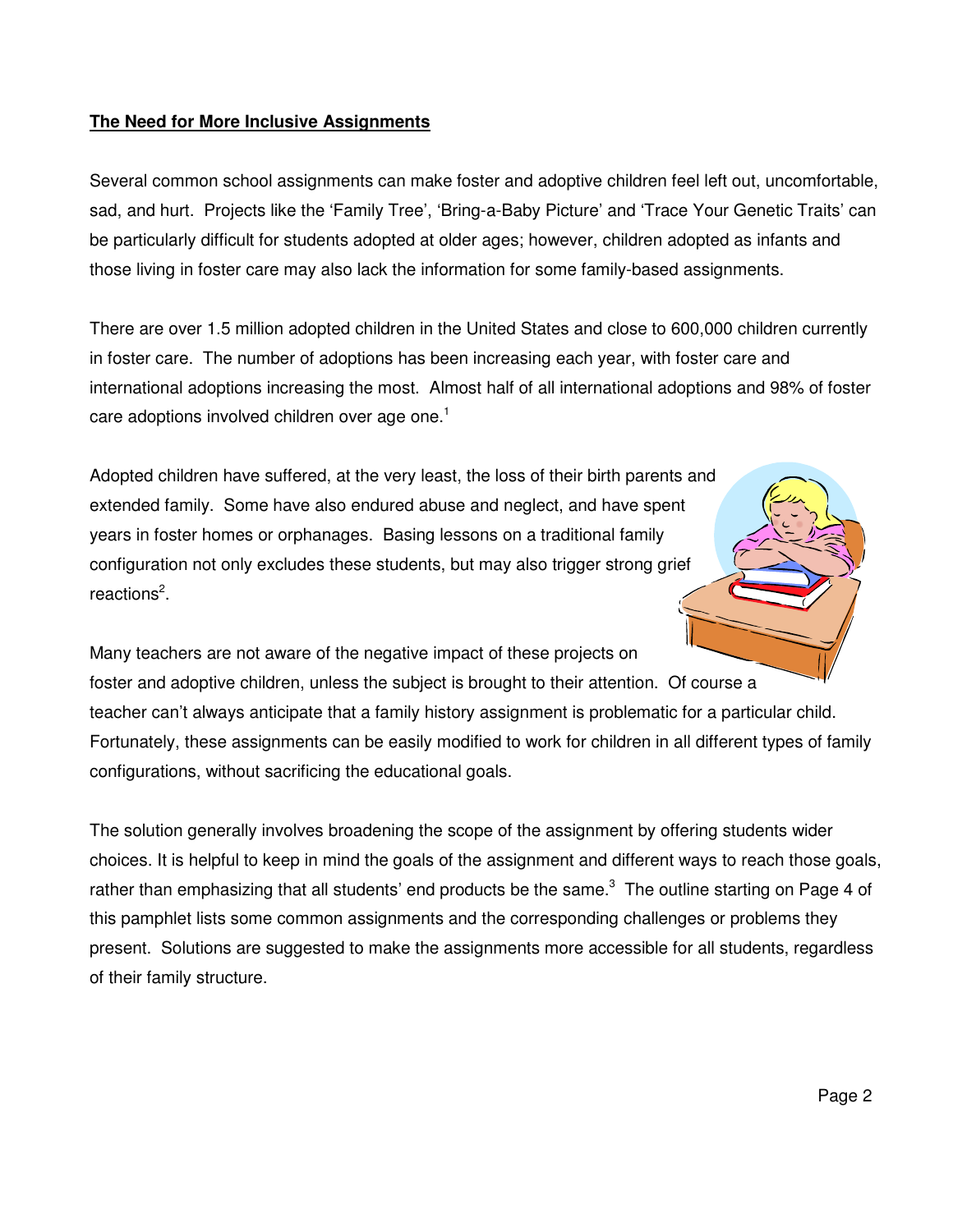#### **Addressing a Reluctance to Change**

Some teachers and administrators are reluctant to 'fix' something that they don't see as a 'broken'. Below are several common objections to altering the assignments, followed by an alternative viewpoint.

- "The school can not cater to every possible situation where a student might be offended." True. But if an assignment is known to be hurtful to a segment of the school population, and it can be easily modified, the caring and supportive thing to do is make the change.
- "Only a handful of students are affected." How many students would need to be affected before we try to avoid upsetting and embarrassing them unnecessarily? At most schools there are more than a few adopted children school-wide. Some of the assignments are problematic for kids adopted as infants as well as those adopted at older ages.
- "It is the parents' responsibility to communicate with the teacher." Certainly it is helpful for parents to discuss their concerns with the child's teacher, assuming they feel comfortable sharing their child's background with the teacher. Some families feel prefer to keep this information private. Even if parents talk with individual teachers, there is no harm in the school also bringing the issue to the attention of all staff members.
- "It would be difficult to modify these assignments. The teachers already have so many assignments and tasks they are juggling". For most teachers only one or two projects would be affected for the entire year. As instructors tend to repeat lessons and assignments from year to year, it is a case of modifying the assignment once and carrying the modified assignment forward in future years. Master assignments could be distributed to all teachers.
- "Schools all across the country have been using these assignments for years". True. Just because everybody does something does not make it right or fair.

Schools today encompass increasingly diverse populations of students. In addition to a wide variety of ethnic, racial, and cultural backgrounds, students come from many types of family situations, including adoptive and foster families. Educators, understanding that family-based assignments can be challenging and painful for these students, can offer alternatives that are appropriate for all students.

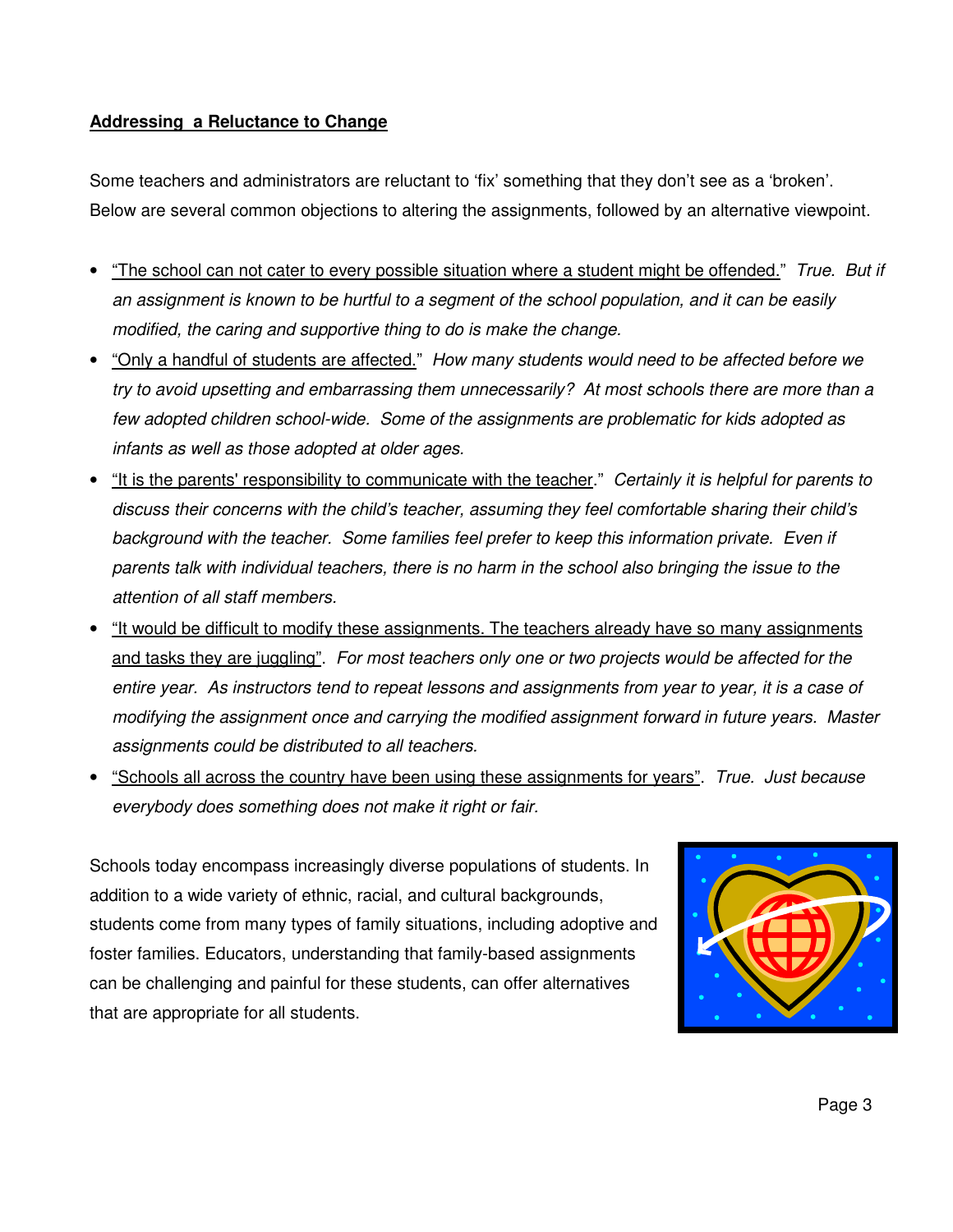

## <u>ADOPTION AWARENESS IN</u> SCHOOL ASSIGNMENTS: A Guide for Parents and Educators

by Christine Mitchell

#### **A.** '**Bring a Baby Picture' Assignments or 'Bring Photos at Each Age from Birth'**

- 1. Problem: A child adopted internationally or from foster care may not have photos of himself before age two, three, or even older.
	- a) 'Bring a baby picture' assignments emphasize an issue that is already extremely painful for children who don't have photos.
	- b) This project puts the child in the difficult position of explaining to other kids why he doesn't have baby pictures. The child may not want to share that he was adopted at all, much less the details.
- 2. Solution: Present the assignment as a choice. Bring a picture or pictures:
	- a) As a baby or any younger age OR
	- b) Of the child on various holidays OR doing various activities (sports, dance, chorus, vacations, etc.)

#### **B. Family Tree Assignments**

- 1. Problem: The standard format does not allow for foster, adoptive, birth, or step parents and siblings.
- 2. Solution: Rather than avoiding the family tree assignment, parents and educators can use it as a tool to teach children about the many varieties of family structures.<sup>4</sup> Offer a choice of the following formats (see the fill-in-the-blank worksheets at the end of this pamphlet):
	- a) The Rooted Family Tree, where the roots represent the birth family, the child is the trunk, and the foster, adoptive, and/or step family members fill in the branches.
	- b) The Family Wheel Diagram, where the child is in the middle and the outer rings of the circle represent the birth, foster, adoptive and step family relationships.
	- c) The Family Houses Diagram, which uses houses instead of trees to show connections between birth, foster, adoptive, and step family members.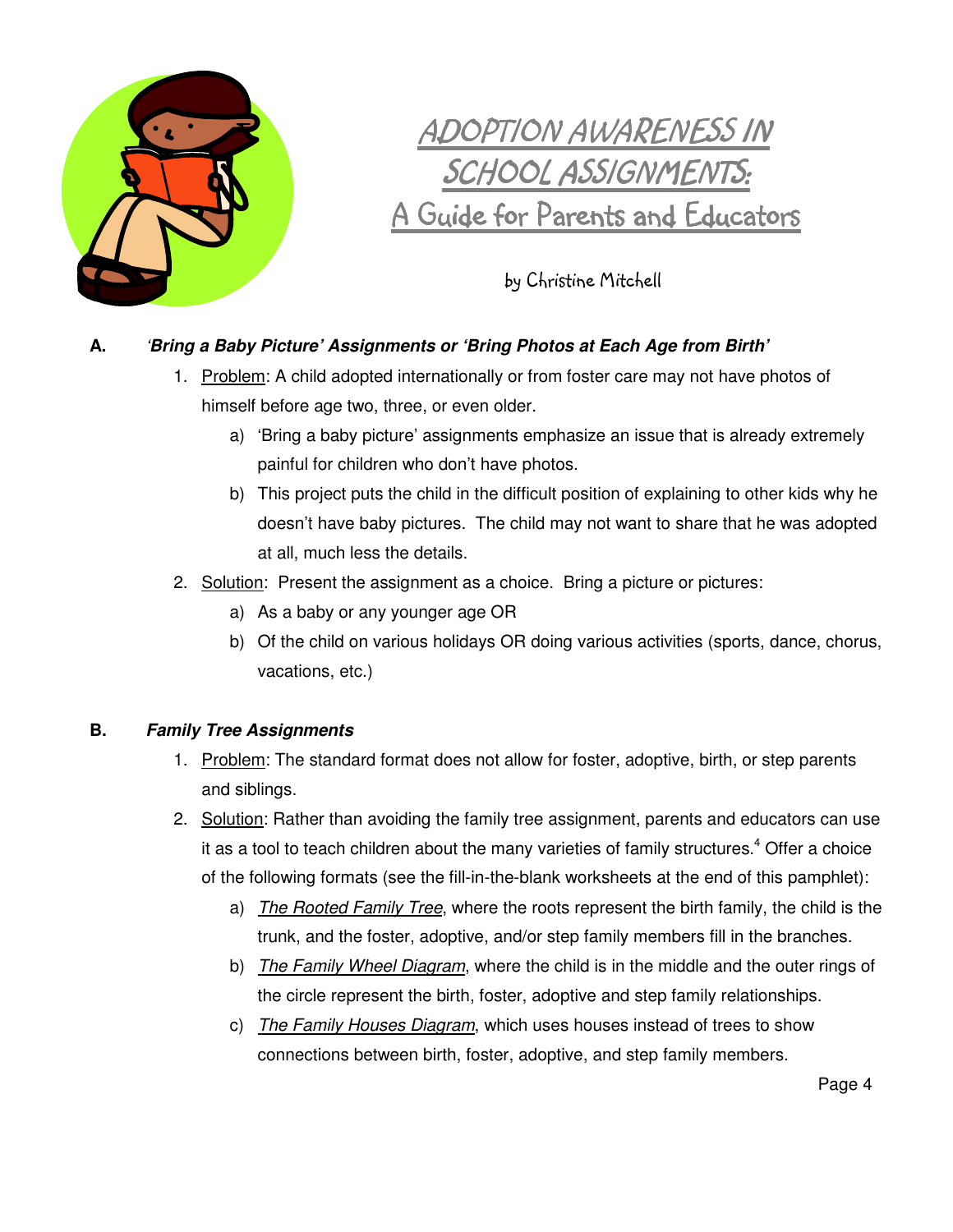#### **C. Autobiographies and Family History Assignments**

- 1. Problem: Many adopted children lack information about their early years, or the information is painful and private. These children face a difficult conflict: Do I screen out painful memories or should I be honest? $5$
- 2. Solution: Offer students a choice to write about:
	- a) My Life
	- b) When I was Younger
	- c) My Life in the Past Year
	- d) A Special Event or Person in My Life

#### **D. Genetic History Assignments**



- 1. Problem: Some adopted children do not know where they got their brown eyes, curly hair, or dimples, and this assignment again draws attention to this painful void. Teachers can stop and imagine how it might feel to never know a single other person to whom you are genetically related (as is the case for some adoptees).
- 2. Solution: Rather than focus a genetic lesson on a child's relationship to his parents and siblings, ask students to choose any biologically related group – other family members, friends, neighbors – to investigate inherited traits.  $6$

#### **E. Cultural or Ethnic Heritage Assignments**

- 1. Problem: A child's ethnic or cultural background may be different from that of his family. The student may be instructed to write about her birth heritage, even though she might prefer to study her adoptive family's culture, or vice versa.
- 2. Solution: Since the goal is for students to learn about other cultures, allow them to choose a country or culture of interest rather than one based on their family.<sup>7</sup>

#### **F. Create a Timeline of the Student's Life**

- 1. Problem: A child and his parents may have little or no information about his early milestones. Another child may wonder if she needs to include private information like the dates of relinquishment, foster care stays, and adoption finalization.
- 2. Solution: Do not require that the timeline begin from the child's birth, just that it cover a period of time. Alternatively, allow children to create a timeline for a historical or fictional character.<sup>8</sup>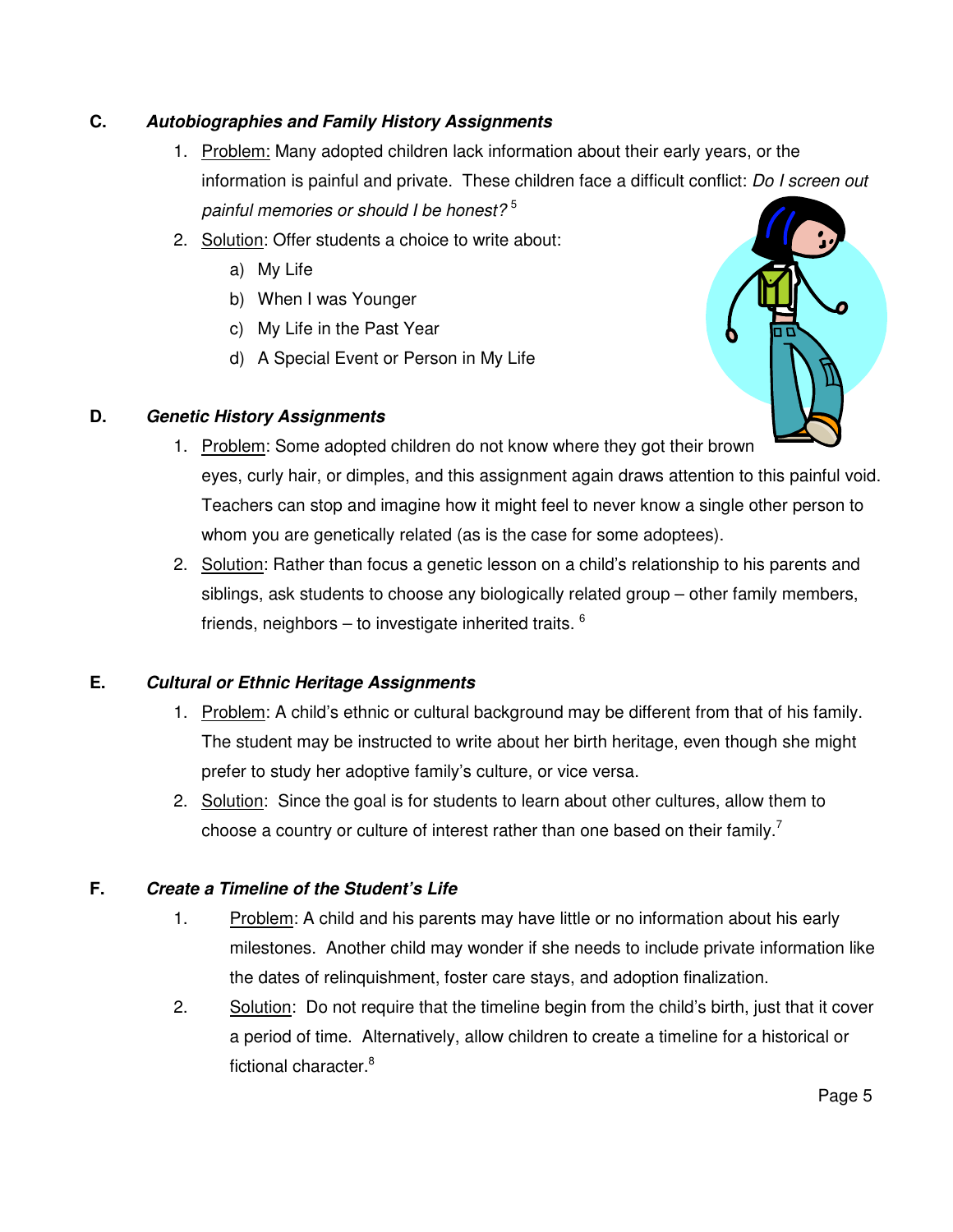#### **G. Superstar, VIP, Student-of-the-Week Projects**

- 1. Problem: Honoring one student each week and having him share information about him is intended to be a fun activity that helps students get acquainted. But it can be uncomfortable for adopted children who may have limited access to pictures and information about their infancy and early years. Children adopted at an older age may also have very painful memories of their early childhood.
- 2. Solution: Instructors can provide students with a list of many alternatives for the information to be shared, including more innocuous choices such as interests, hobbies, sports, or pets.<sup>9</sup>

#### **H. Positive Adoption Language**

To avoid hurt feelings, teachers can try to use positive adoption language:

- 1. Instead of 'natural or 'real' mother/father/parents/family, use 'birth' or 'biological'. Adoptive children and parents consider their relationship and their family to be real.
- 2. Instead of 'adoptive' mom/dad/parents/family, just use mom/dad/parents/family, unless it is relevant to add 'adoptive'.
- 3. Instead of 'your own', say 'birth' or 'biological' child. Adopted children are 'our own'
- 4. The phrase 'was adopted' is preferable to 'is adopted'.
- 5. Avoid 'Adopt-a-Animal/Highway/Family'. These terms imply that adoption means paying money for something/someone, and belittles the lifelong bond between parent and child. When possible, try to use 'Sponsor-a-Highway', etc.

#### **I. Creating an Adoption-Inclusive Classroom Environment**

- 1. Include books in the school and classroom libraries that have adoption themes or characters who were adopted.
- 2. Invite an adult adoptee or an adoptive parent to be a guest speaker during the month of November, which is National Adoption Month.
- 3. Some excellent advice is found in Adoption Basics for Educators: How Adoption Impacts Children and How Educators Can Help: "Opportunities in daily lessons arise when adoption can be discussed in a positive, matter-of-fact way, reinforcing the idea that adoption is just another way of forming a family. Adoption can be discussed during lessons about multi-cultural, blended, or "different" families; during discussions of genetics …or when literature has adoption or foster care as part of the story." 10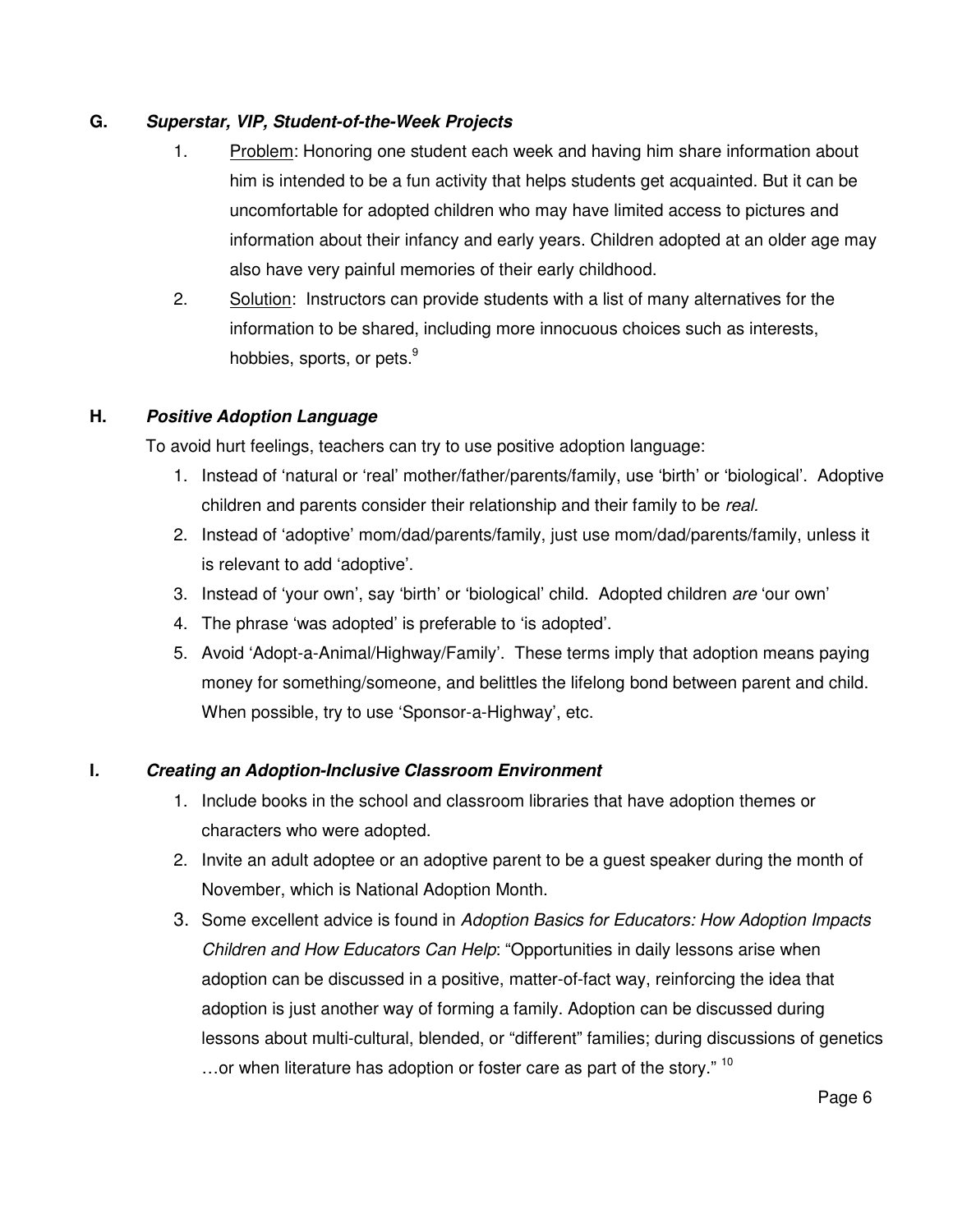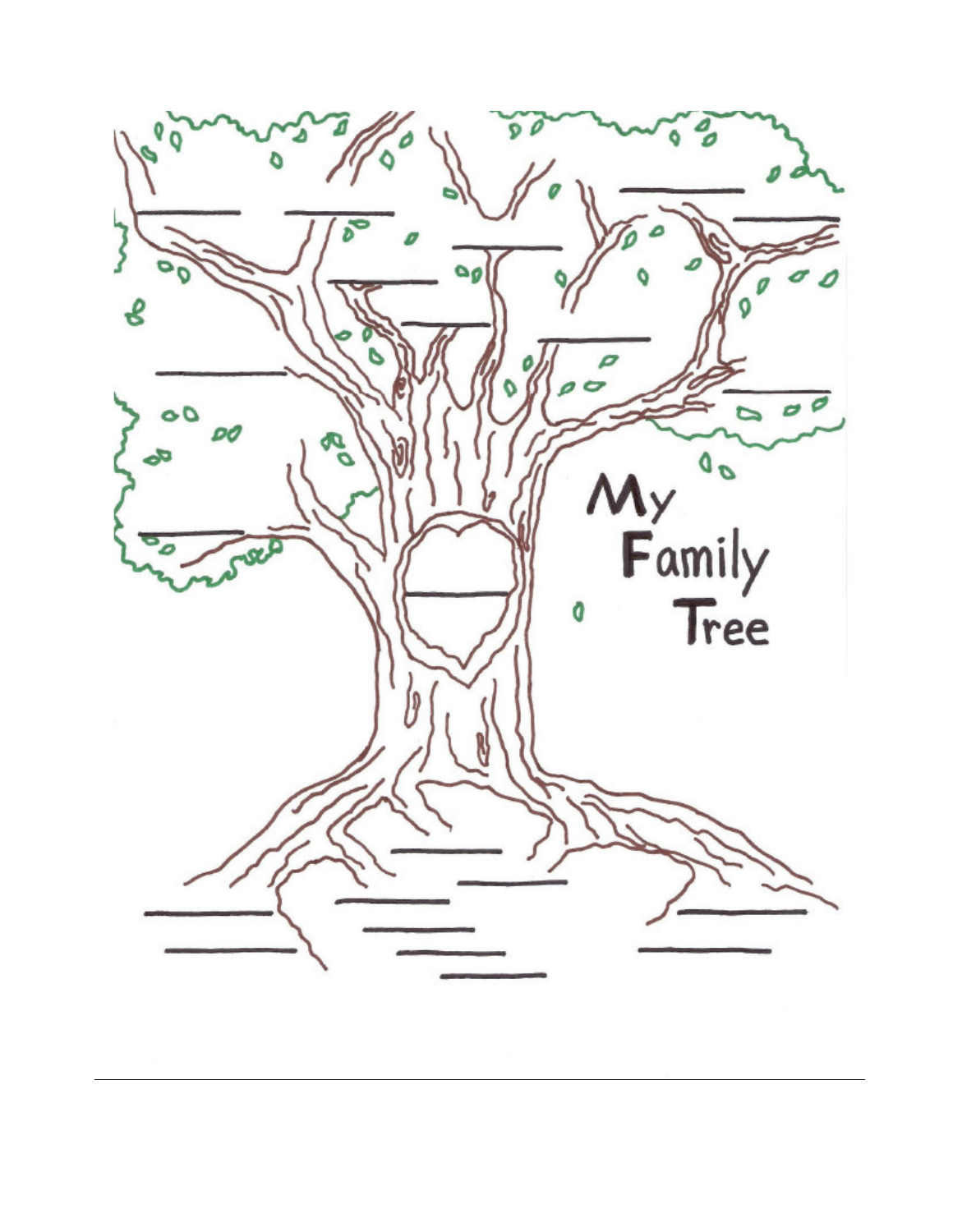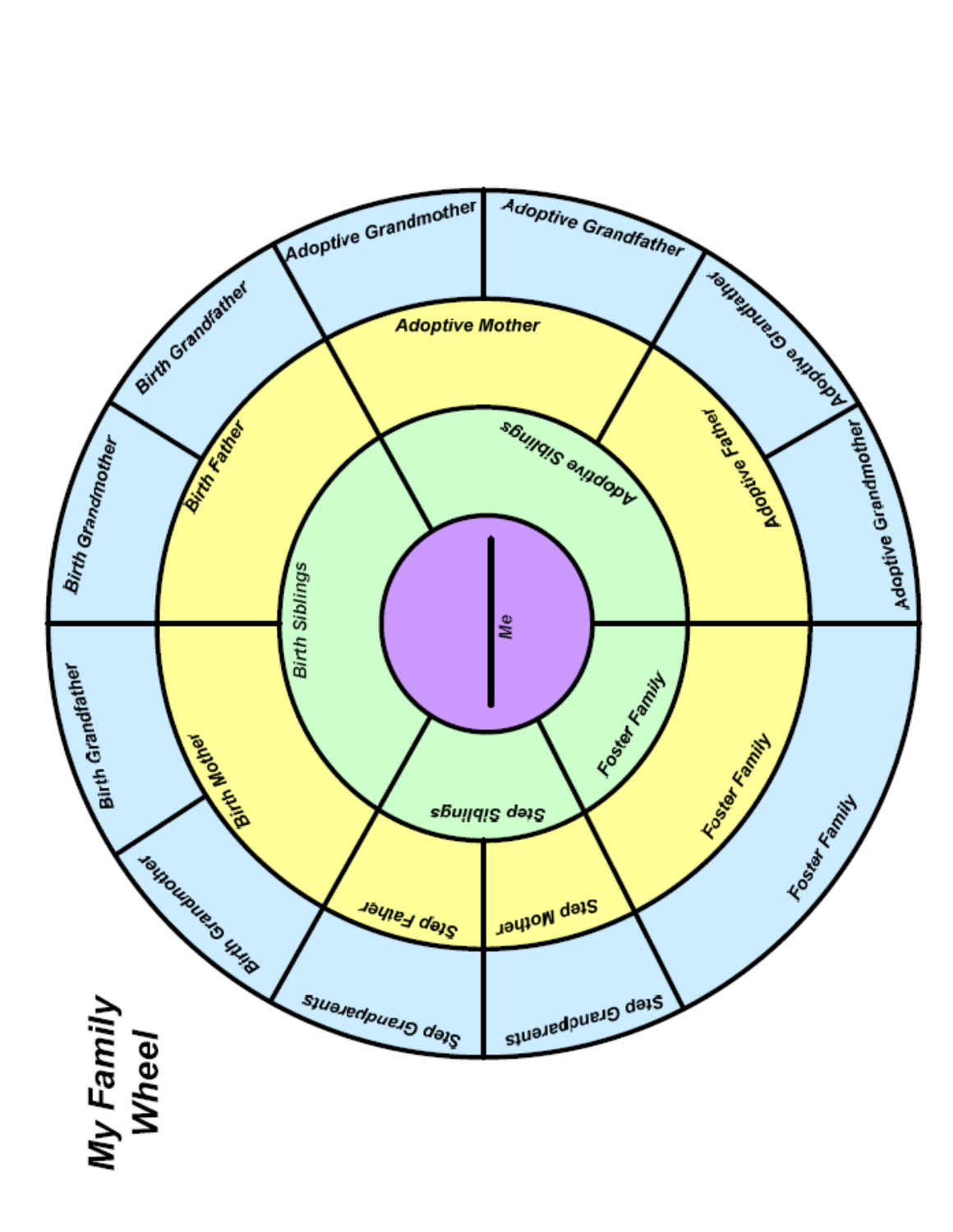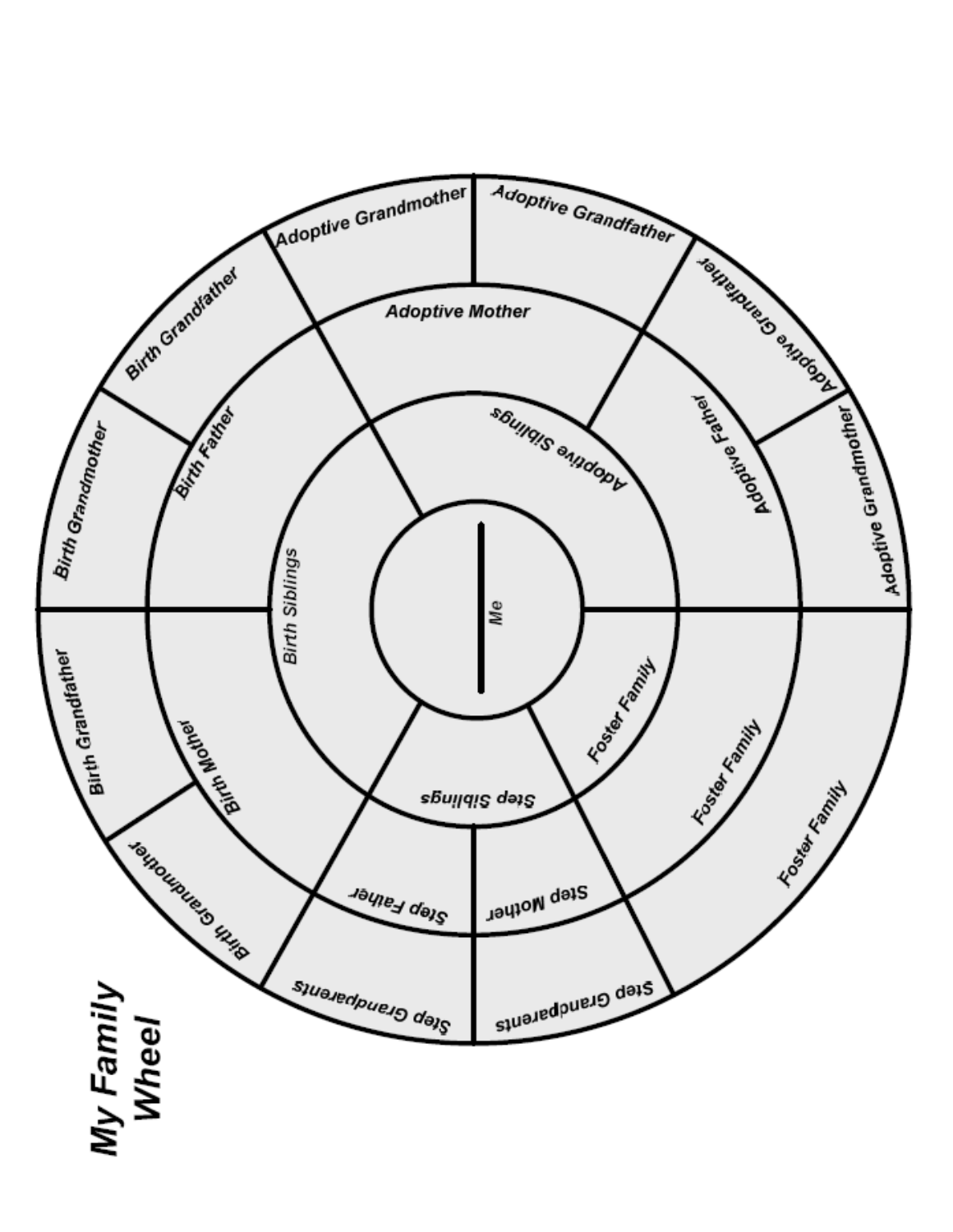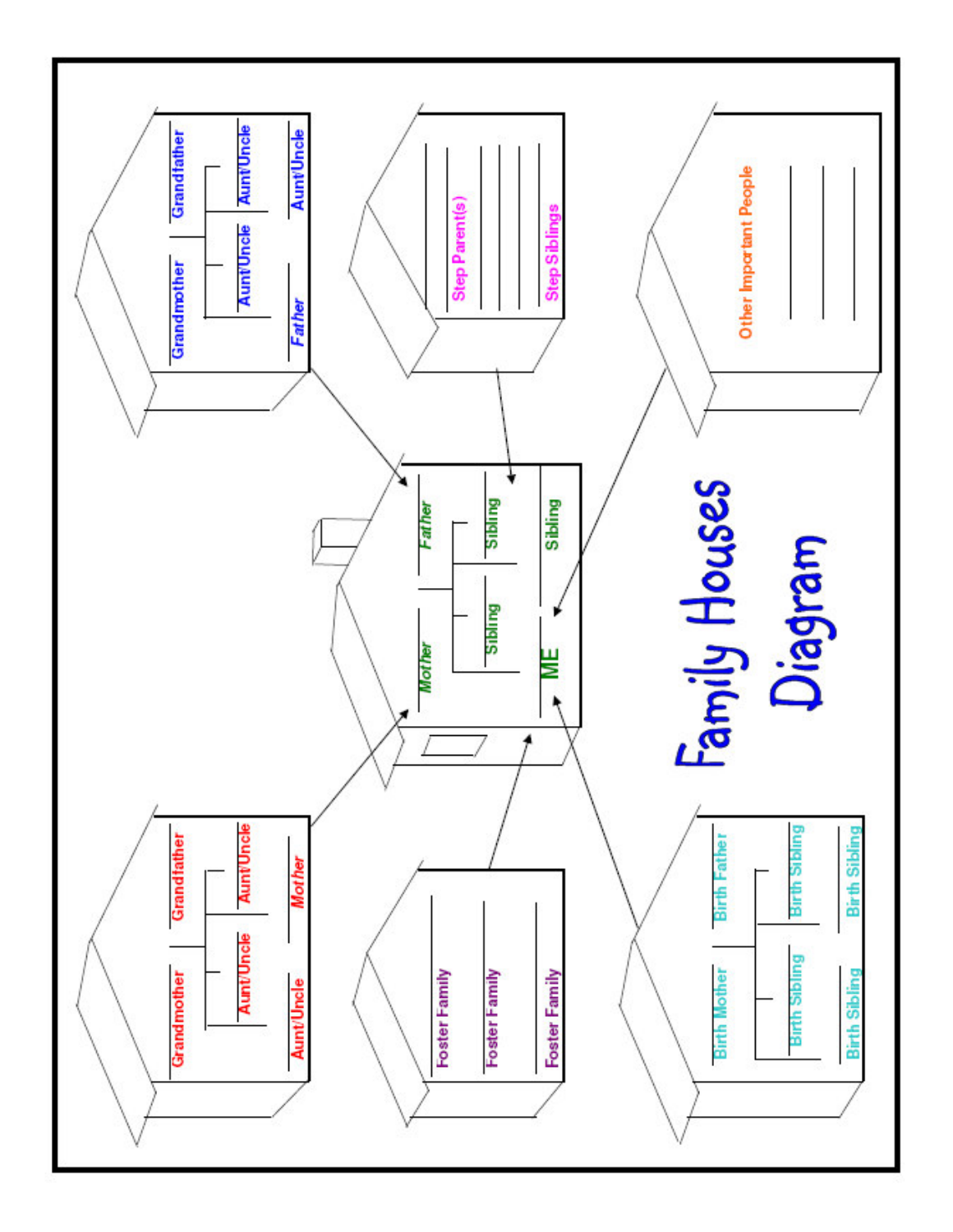![](_page_12_Figure_0.jpeg)